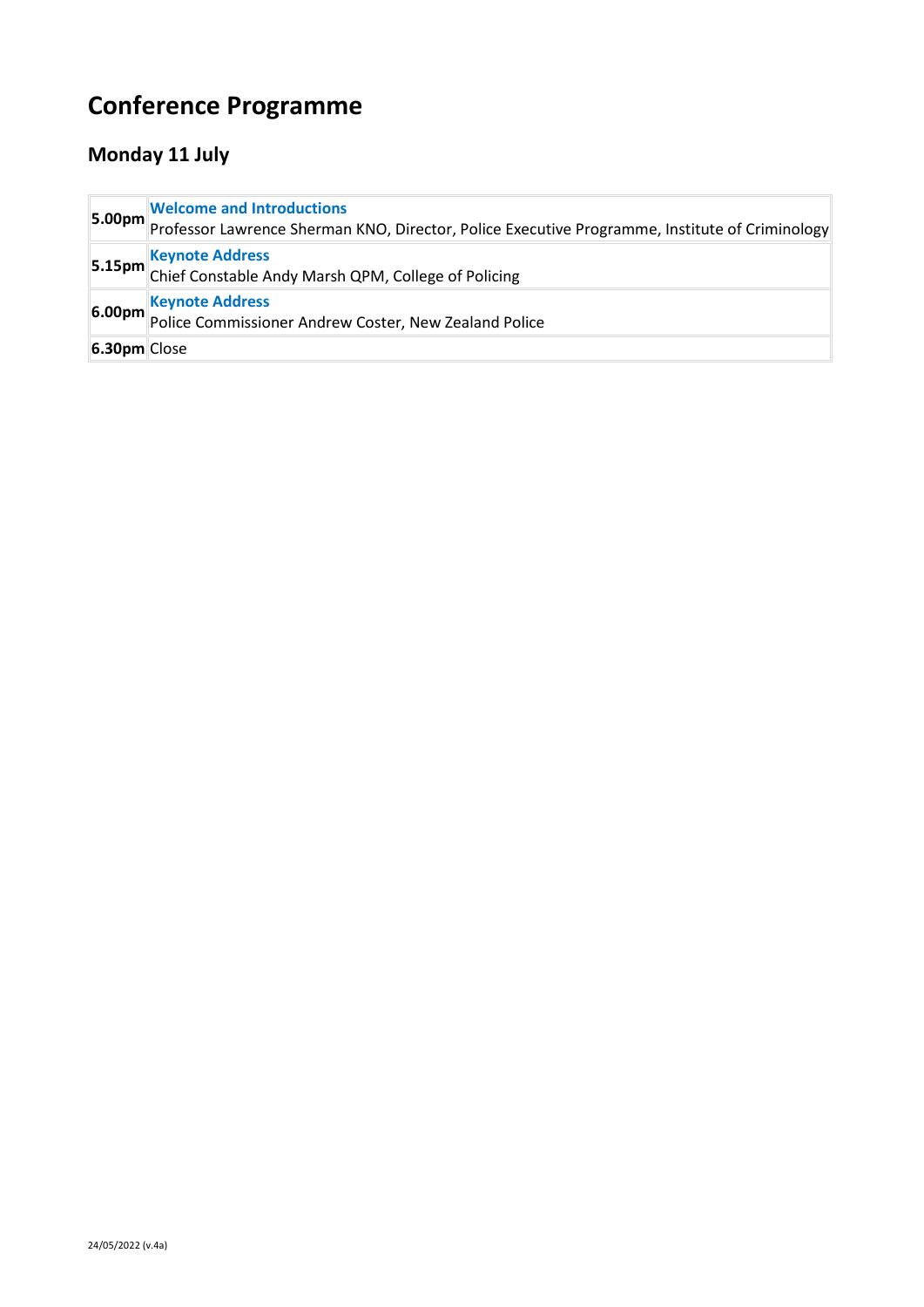## **Tuesday 12 July**

| 9.00am               | <b>The New Zealand Evidence-Based Policing Centre</b><br><b>Chair:</b> Commissioner Andrew Coster<br><b>Presenters:</b><br>Simon Williams MSt (Cantab), Director, NZ EBP Centre<br>Bruce O'Brien MSt (Cantab), Assistant Commissioner, NZ Police<br>٠<br>Discussant: Chief Constable Andy Marsh QPM                                                                    |
|----------------------|------------------------------------------------------------------------------------------------------------------------------------------------------------------------------------------------------------------------------------------------------------------------------------------------------------------------------------------------------------------------|
| 10.00am ·            | <b>Hot Spots Policing Experiments in Victoria, Australia</b><br>Chair: Commander Alex Murray, Metropolitan Police<br>Presenter: David Cowan, President, Australia-New Zealand SEBP<br>$\bullet$                                                                                                                                                                        |
| 10.30am Break        |                                                                                                                                                                                                                                                                                                                                                                        |
|                      | 11.00am Presentation of the Sir Robert Peel Medal to Professor David Weisburd                                                                                                                                                                                                                                                                                          |
| $11.15$ am $\bullet$ | Procedural Justice and Hot Spots Policing: The 2022 Peel Medal Address<br><b>Chair: Professor Lawrence Sherman</b><br>Peel Medallist: Professor David Weisburd                                                                                                                                                                                                         |
| 12noon               | <b>Precision Policing Against Violence: Discussion of the Peel Lecture</b><br>Chair: Dr Peter Neyroud CBE QPM, Associate Professor in Evidenced Policing<br>Chief Constable Andy Marsh QPM, College of Policing<br>$\bullet$<br>Sir Mark Rowley QPM<br>$\bullet$<br>Assistant Commissioner Neil Basu QPM, College of Policing<br>$\bullet$                             |
| 1.00pm               | Lunch                                                                                                                                                                                                                                                                                                                                                                  |
| 2.00pm               | Hot Spots Policing in the UK: Just Right?<br>Chair: Simon Rose MSt (Cantab), Cambridge Centre for EBP<br><b>Presenters:</b><br>Dr Geoffrey Barnes, Metropolitan Police<br>$\bullet$<br>Dr Matt Bland, Associate Professor in Applied Criminology, Institute of Criminology,<br>$\bullet$<br><b>Cambridge University</b><br>Professor Barak Ariel, Cambridge University |
| 3.00pm               | <b>Kit Malthouse, Minister for Crime and Policing</b><br>Audience Q&A                                                                                                                                                                                                                                                                                                  |
| 4.30pm               | <b>Getting Policing Just Right</b><br><b>Chair: Professor Lawrence Sherman</b><br><b>Presenters:</b><br>Sir Denis O'Connor CBE QPM, Cambridge University<br>Dr Peter Neyroud CBE QPM, Associate Professor in Evidenced Policing<br>$\bullet$<br>Chris Sims OBE QPM DL, Home Office & Cambridge University<br>٠                                                         |
| 5.00pm               | Close                                                                                                                                                                                                                                                                                                                                                                  |